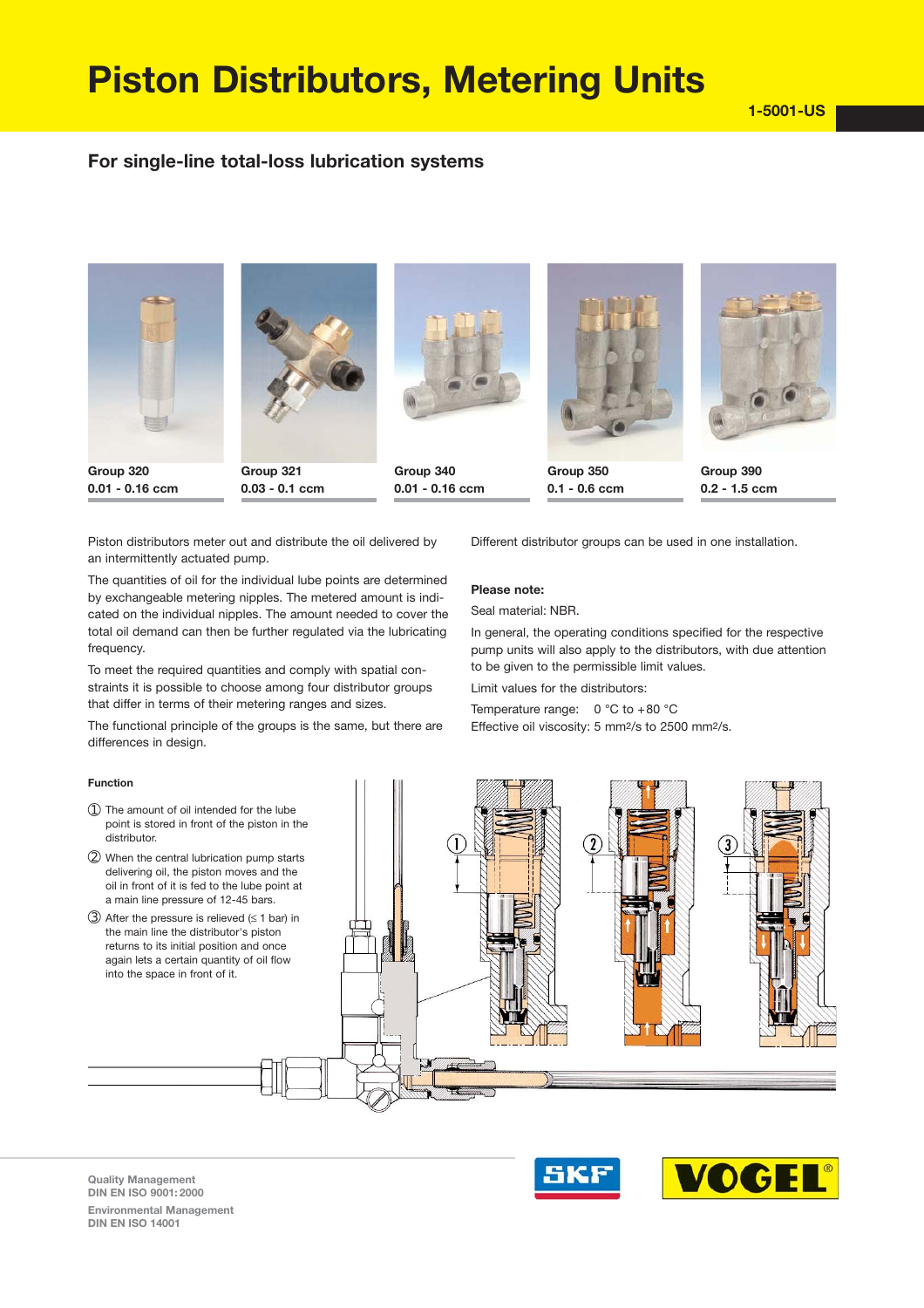## **Single-line total-loss lubrication system with piston distributor for oil**

## **Function**

A pump feeds the lubricant through the main line to the piston distributors. From there it is directed to the lube points in precisely metered quantities. This takes place in a time- or pulse-controlled sequence.

## **Planning**

- 1. Determine the type of drive to be used for the oil pump (manu al, electric for three-phase current or AC, pneumatic).
- 2. Select the lubricant. Then determine the pump unit and type of distributors.

**Please note: approval from WILLY VOGEL AG should be obtained when special lubricants are used.**

3. Determine the number of lube points and define the amount of lubricant required to meet the needs of each point. Ascertain the total amount of lubricant needed per unit of time or clock pulse. Then dimension the contents of the lubricant reservoir.

## **Choice of distributors**

Select the piston distributors on the basis of the metered quantity and spatial constraints.

The ratio of the metered quantities in respect to each other should be the same as the consumption of the individual lube points.

The total amount needed by the installation is then regulated by the number of lube cycles per unit of time.

#### **Laying an installation**

When installing a centralized lubrication system, lay the main lines and distributors in such a way that any air in the system can escape on its own via the lube points.

To do so, mount the distributors at appropriate places and **at the end of the installation** in such a way that the connections to the lube points **point upward** (cf. Fig. 1).

The main lines from the pump to the distributors must, if possible, be laid with a **rising gradient**.

If lines have to be routed to distributors at lower locations, pro ceed in accordance with Fig. 2.

Check the main-line resistance values, especially in regard to the relief routine, when specially large systems and ones with a large number of branches are involved or when highly viscous oils are used.

Each distributor port may be connected to only **one** lube point!

Do not connect the secondary line (connection: distributor – lube point) to the lube point until bubble-free oil emerges at its end after repeated actuation of the pump. It might be necessary to fill long secondary lines with oil first.

If a secondary line is blocked or broken, that will have no effect on the remaining lube points in the system.



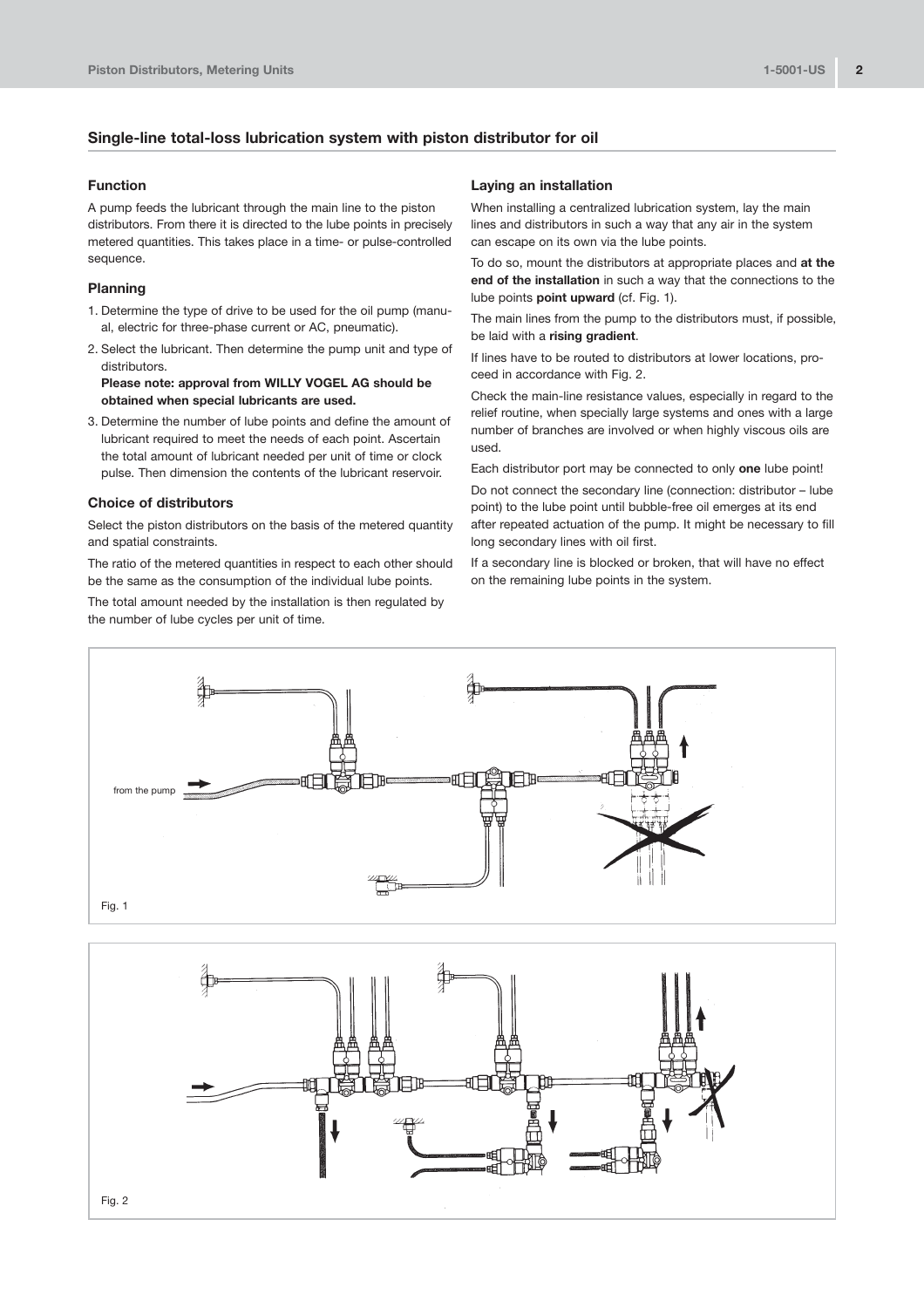**Installation planning, basics: lathe with compact system**



## **Practical example: universal milling machine with zoned system**



A 2/2-way valve is installed upstream of each respective distributor group so that each axis is supplied with the required lubricant independent of each other.

When an enable signal for the triggering of a lube pulse is emitted in the control system, the pump starts delivering lubricant and the 2/2-way valve of the respective axis opens. The distribu tors deliver the prestored amount of lubricant to the friction point at the pressure of the pump.

When the rated switching pressure is reached at the maximum-pressure switch, the pump unit is switched off after a pump running time of  $\geq 5$ seconds. The main line is relieved of pressure down to the residual pressure determined by the residual-pressure valve. When a residual pressure of approximately 1 bar is reached, the minimum-pressure switch is actuated. The 2/2-way valve closes as a result of this signal. The lubri cant inside the distributors of this group is shifted to the metering chambers and is ready for the new lube cycle. The procedure is repeated for each axis.

In the case of special system configurations, e.g. hoses in trailing-cable installations, it is possible for the relief time to be delayed. In this case it is advisable to use metering units belonging to assembly group 321-403-2. These metering units work at a residual pressure of 3 bars, which means much greater system dependability.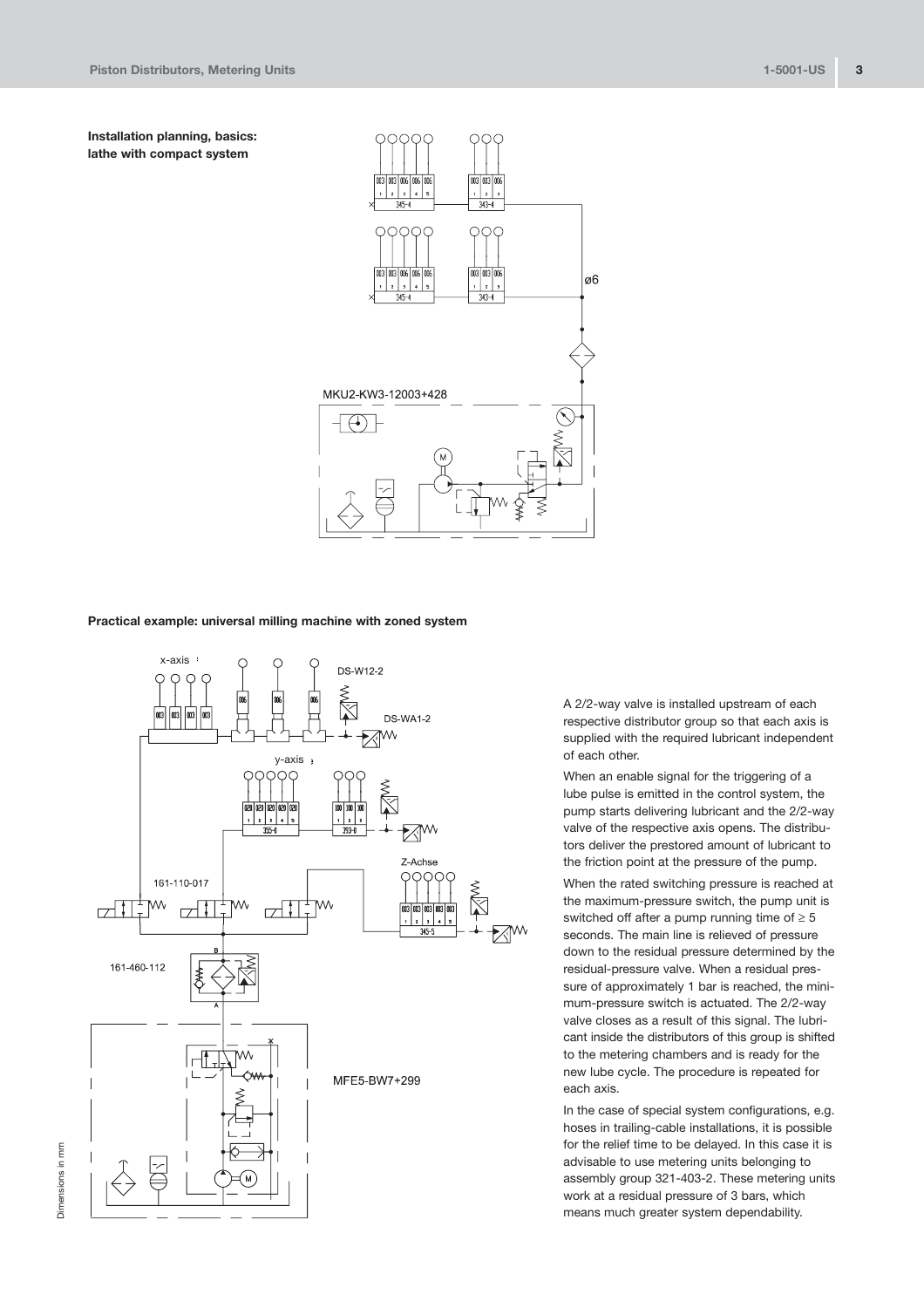## **Piston distributors, Group 320** 0.01 – 0.16 ccm (for oil)



1) Ports tapped for solderless tube connection.

## **Piston distributors, Group 340** 0.01-0.16 ccm (for oil)

**Please note: The piston distributors comprising Groups 340, 350 and 390 are only supplied complete with metering nipples. Possible tubing connection: M8x1 ports tapped for solderless ø4 tube connection.**

See brochure 1-5015-US for piston distributors with quick connector system.





**Piston distributors (available only with metering nipples installed)**

| Number of<br>Order No.<br>lube points |   | Rated<br>metered quantity<br>[ccm]<br>Order kev |   | Marking<br>on the<br>metering nipple |  |
|---------------------------------------|---|-------------------------------------------------|---|--------------------------------------|--|
| 342-4-000                             |   | 0.01                                            |   |                                      |  |
| 343-4-.00                             | з | 0.02                                            | 6 |                                      |  |
| 345-4-.                               | 5 | 0.03                                            | 2 | 3                                    |  |
|                                       |   | 0.06                                            | з | 6                                    |  |
|                                       |   | 0.10                                            | 4 | 10                                   |  |
|                                       |   | 0.1C                                            | E | AC                                   |  |

**Metering nipple with O-ring, exchangeable** 

| Rated<br>metered quantity<br>[ccm] | Order kev | Marking<br>on the<br>metering nipple | Order No.                        |
|------------------------------------|-----------|--------------------------------------|----------------------------------|
| 0.01                               |           |                                      | Metering nipple not exchangeable |
| 0.02                               | 6         | 2                                    | Metering nipple not exchangeable |
| 0.03                               | 2         | 3                                    | 995-994-103                      |
| 0.06                               | з         | 6                                    | 995-994-106                      |
| 0.10                               | 4         | 10                                   | 995-994-110                      |
| 0.16                               | 5         | 16                                   | 995-994-116                      |

**To order:** the order No. has 9 places

To complete the order No. supplement it with the **order key** in keeping with the desired metered quantities

Order example: piston distributor, 5-port type, 345-4.....<br>metered with (from left to right) 0.03 – 0.10 – 0.10 – 0.16 – 0.06 ccm

$$
(iron left to right 0.03 - 0.10 - 0.10 - 0.10 - 0.06 \text{ cm})
$$
\nOrder key: 2

\n4

\n4

\n5

\n3

\nOrder No.: 345-424-453

Group **340...** distributors are intended for **direct connection** to a main line with a diameter of 6 mm (double tapered ring and socket union).

1) Ports tapped for solderless tube connection.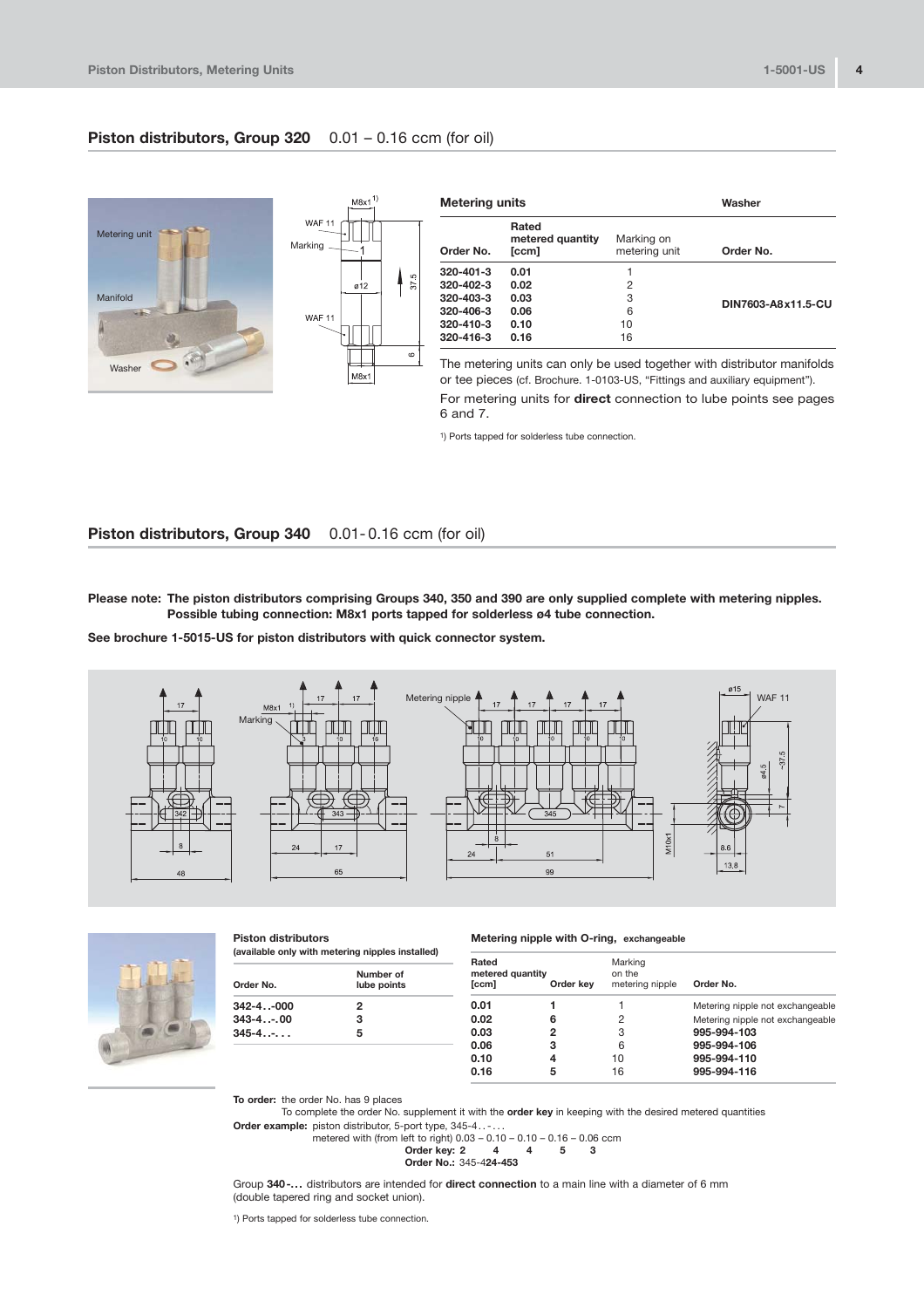## **Piston distributors, Group 350** 0.1-0.6 ccm (for oil)





| <b>Piston distributors</b>          |  |
|-------------------------------------|--|
| lovailable only with metering ninnl |  |

**(available only with metering nipples installed)**

| Order No.   | Number of<br>lube points | Rated<br>metered quantity<br>[ccm] | Order kev | Marking<br>on the<br>metering nipple | Order No. |
|-------------|--------------------------|------------------------------------|-----------|--------------------------------------|-----------|
| 351-0.0-000 |                          | 0.1                                | 4         | 0.1                                  | 352-010-K |
| 352-0-000   | 2                        | 0.2                                | 5         | 0.2                                  | 352-020-K |
| 353-0-.00   | з                        | 0.4                                | 6         | 0.4                                  | 352-040-K |
| $355-0$     | 5                        | 0.6                                |           | 0.6                                  | 352-060-K |

**Metering nipple with O-ring, exchangeable** 

**To order:** the order No. has 9 places

To complete the order No. supplement it with the **order key** in keeping with the desired metered quantities.

Order example: piston distributor, 3-port type, 353-0...00

metered with (from left to right) 0.1 – 0.4 – 0.2 ccm **Order key: 4 6 5 Order No.:** 3530**465**00

# **Piston distributors, Group 390** 0.2-1.5 ccm (for oil)





#### **Piston distributors**

**(available only with metering nipples installed)**

### **Metering nipple with O-ring, exchangeable**

| Order No.         | Number of<br>lube points | Rated<br>metered quantity<br>[ccm] | Order kev | Marking<br>on the<br>metering nipple | Order No. |
|-------------------|--------------------------|------------------------------------|-----------|--------------------------------------|-----------|
| 391-0.0-000       |                          | 0.2                                | 5         | 0.2                                  | 391-020-K |
| $392 - 0.1 - 000$ | 2                        | 0.4                                | 6         | 0.4                                  | 391-040-K |
| $393 - 0 - 00$    | 3                        | 0.6                                |           | 0.6                                  | 391-060-K |
|                   |                          | 1.0                                | 8         | 1.0                                  | 391-100-K |
|                   |                          | 1.5                                | 9         | 1.5                                  | 391-150-K |

**To order:** the order No. has 9 places

To complete the order No. supplement it with the **order key** in keeping with the desired metered quantities.

**Order example:** piston distributor, 3-port type, 393-0...org.<br>metered with (from left to right) 1.5 – 1.0 – 0.4 ccm

Order key: 
$$
9 \quad 8 \quad 6
$$

**Order No.: 393-098-600**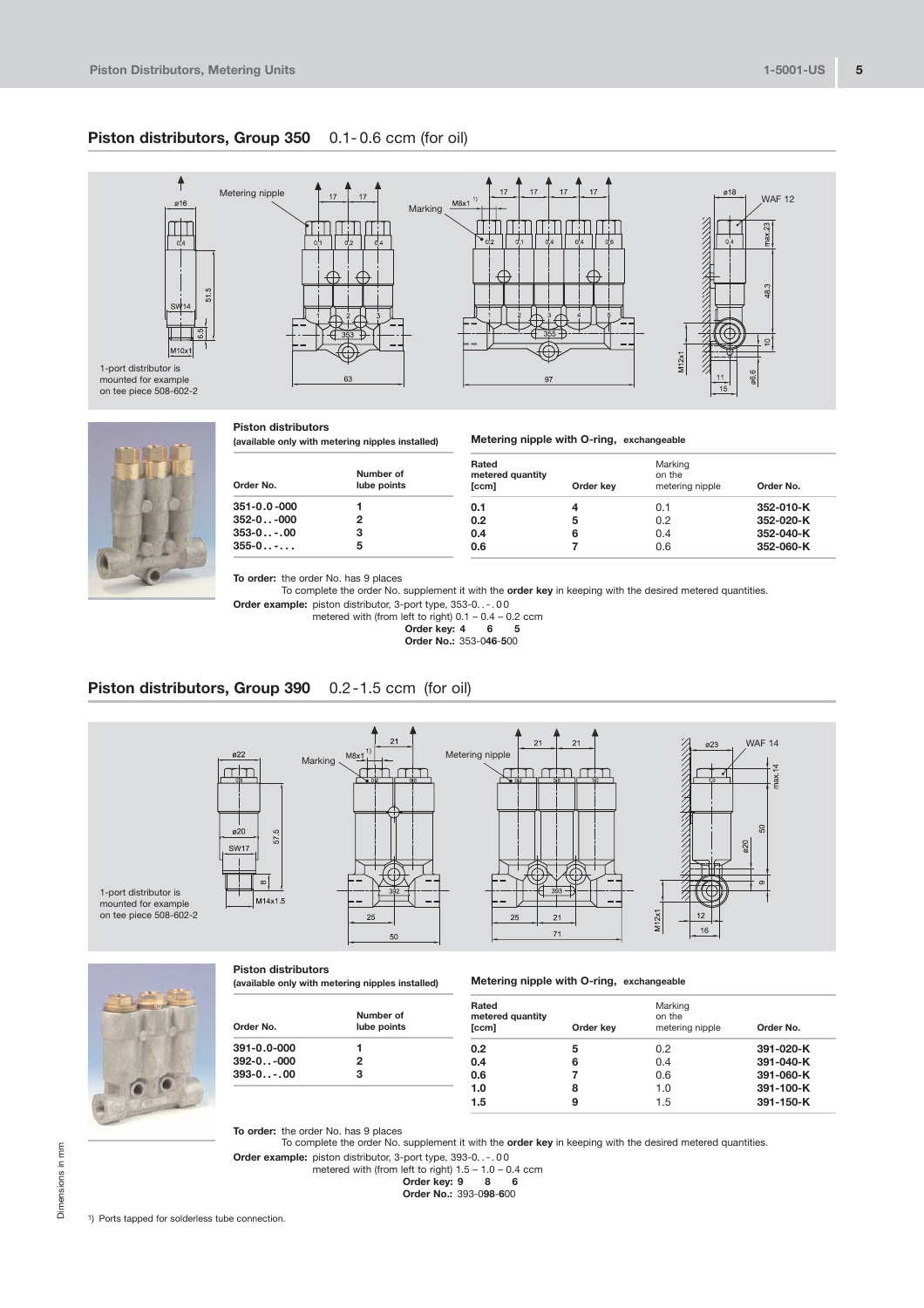## **Metering units for direct connection to lube points** (for oil)

These metering units are used for direct connection to the lube point.

Pressure switches can be used in main lines (connection: pump – system distributors) to control the pressure build-up and  $-$  if necessary – the pressure reduction.

In the secondary lines (connection: distributors - lube point) the pump pressure no longer has a direct effect. Secondary lines have to be turned into main lines before they can be monitored. This is done by screwing metering units of **types G, L, T, W** directly into the lube point's threads.

The metering units are preassembled with union nuts or socket unions and (single) tapered rings, so installation of the tubing (plastic, steel and metal tubing) is simple:

- insert tube all the way to the stop
	- (types **G** and **W** about 12 mm; types **L** and **T** about 20 mm).
- Tighten union nut or socket union.

To achieve the same advantage of simplified tubing connections on a distributor manifold as well, it is advisable, for example, to use tapered ring 404-611 for ø4 tubing and socket union 404-612 instead of the double tapered ring connection.

All four types are supplied complete with tapered ring and socket union (union nut).



| ŧ |  |
|---|--|







**W**

**G**

Type



|                     |                |                                                 | Order No.                           |                                     |                                     |                                     |                      |                                     |                                     |
|---------------------|----------------|-------------------------------------------------|-------------------------------------|-------------------------------------|-------------------------------------|-------------------------------------|----------------------|-------------------------------------|-------------------------------------|
| Metered<br>quantity | Code<br>number | Screwed<br>stud end                             | Type $G$                            |                                     | Type $\mathsf{L}$ 1)                | Type $T$                            |                      | Type <b>W</b>                       |                                     |
| [ $cm3$ ]           |                | d                                               | $d1 = \emptyset$ 4                  | $d1 = \emptyset$ 6                  | $d1 = \emptyset$ 4                  | $d1 = \emptyset$ 4                  | $d1 = \varnothing 6$ | $d1 = \emptyset$ 4                  | $d1 = \emptyset$ 6                  |
| 0.03                | 3              | M 8x1 tap.<br>M 10x1 tap.<br>R 1/8 tap.         | 321-403G1<br>321-403G2<br>321-403G3 | 321-603G1<br>321-603G2<br>321-603G3 | 321-403L1<br>321-403L2<br>321-403L3 | 321-403T1<br>321-403T2<br>321-403T3 |                      | 321-403W1<br>321-403W2<br>321-403W3 | 321-603W1<br>321-603W2<br>321-603W3 |
| 0.06                | 6              | M 8x1 tap.<br>$M$ 10 $x$ 1 tap.<br>R 1/8 tap.   | 321-406G1<br>321-406G2<br>321-406G3 | 321-606G1<br>321-606G2<br>321-606G3 | 321-406L1<br>321-406L2<br>321-406L3 | 321-406T1<br>321-406T2<br>321-406T3 | 321-606T3            | 321-406W1<br>321-406W2<br>321-406W3 | 321-606W1<br>321-606W2<br>321-606W3 |
| 0.10                | 10             | $M$ 8x1 tap.<br>$M$ 10 $x$ 1 tap.<br>R 1/8 tap. | 321-410G1<br>321-410G2<br>321-410G3 | 321-610G1<br>321-610G2<br>321-610G3 | 321-410L1<br>321-410L2<br>321-410L3 | 321-410T1<br>321-410T2<br>321-410T3 | 321-610T3            | 321-410W1<br>321-410W2<br>321-410W3 | 321-610W1<br>321-610W2<br>321-610W3 |

1) Type **L** not available for d1 = ø6

Code No.

.<br>-SW13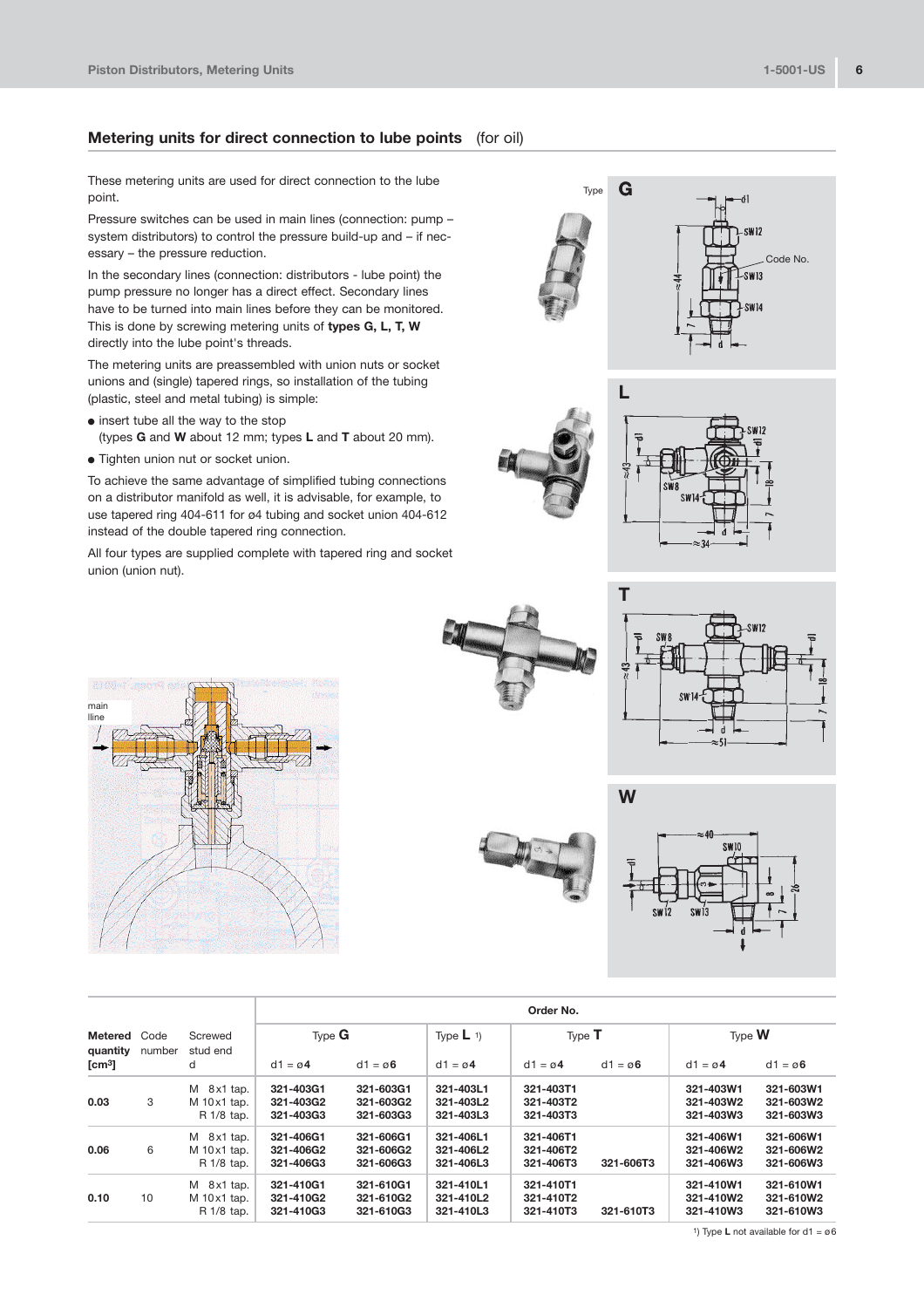## **Metering units for direct connection to lube points** (for oil)

# **Type G4**

Metering units **to be directly screwed** into machine beds, supports, etc.



| <b>Metered quantity [ccm]</b> Code No. |    | Order No. |
|----------------------------------------|----|-----------|
| 0.03                                   | 3  | 321-403G4 |
| 0.06                                   | 6  | 321-406G4 |
| 0.10                                   | 10 | 321-410G4 |
|                                        |    |           |

2) Ports tapped for solderless ø4 tube connection

(main line connection).

# **Type G7**

Metering cartridges for **insertion**



| Metered<br>quantity [ccm] | Code No. | Seal<br>material | Order No.    |
|---------------------------|----------|------------------|--------------|
| 0.03                      | 3        | <b>NBR</b>       | 321-403G7    |
| 0.06                      | 6        | <b>NBR</b>       | 321-406G7    |
| 0.10                      | 10       | <b>NBR</b>       | 321-410G7    |
| 0.03                      | 3        | FKM (FPM)        | 321-403G7-S8 |
| 0.06                      | 6        | FKM (FPM)        | 321-406G7-S8 |
| 0.10                      | 10       | FKM (FPM)        | 321-410G7-S8 |
|                           |          |                  |              |

**Operating pressure:** p min. 12 bars p max. 45 bars perm. residual pressure 3 bars

Metering units **as module** to be screwed onto components



| <b>Metered quantity [ccm]</b> Code No. |   | Order No. |
|----------------------------------------|---|-----------|
| 0.01                                   |   | 320-101   |
| 0.03                                   | 3 | 320-103   |
| 0.06                                   | 6 | 320-106   |

3) with counterbore for ø5x1 O-rings. O-rings are supplied detached

## Metering cartridges for **insertion**





| <b>Metered</b><br>quantity [ccm] | Code No. | Seal<br>material | Order No. |
|----------------------------------|----------|------------------|-----------|
|                                  |          |                  |           |
| 0.10                             | 10       | <b>NBR</b>       | 351-410G7 |
| 0.16                             | 16       | <b>NBR</b>       | 351-416G7 |
| 0.20                             | 20       | <b>NBR</b>       | 351-420G7 |
| 0.30                             | 30       | <b>NBR</b>       | 351-430G7 |
|                                  |          |                  |           |

**Operating pressure:** p min. 12 bars p max. 45 bars perm. residual pressure 3 bars